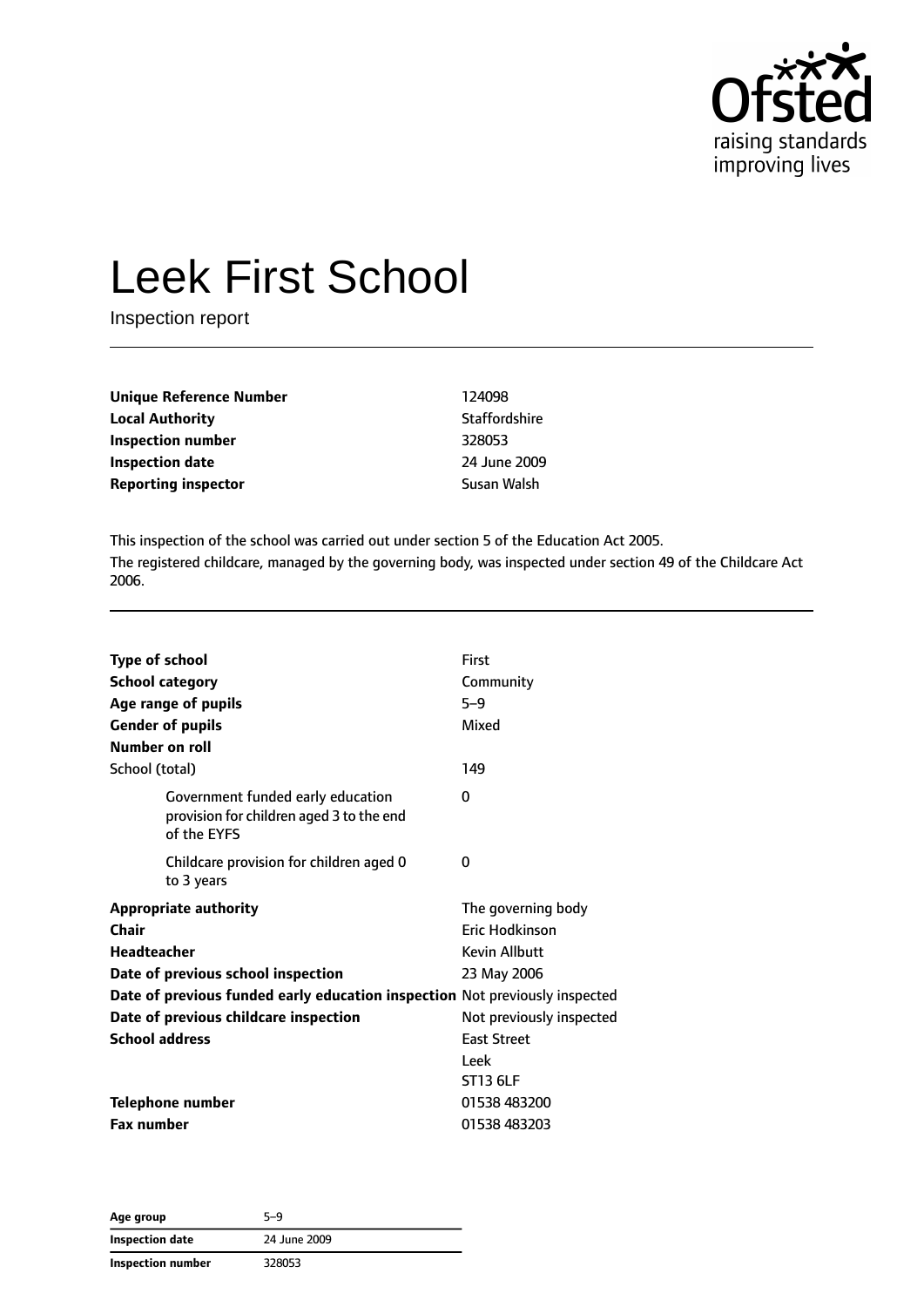.

<sup>©</sup> Crown copyright 2009

Website: www.ofsted.gov.uk

This document may be reproduced in whole or in part for non-commercial educational purposes, provided that the information quoted is reproduced without adaptation and the source and date of publication are stated.

Further copies of this report are obtainable from the school. Under the Education Act 2005, the school must provide a copy of this report free of charge to certain categories of people. A charge not exceeding the full cost of reproduction may be made for any other copies supplied.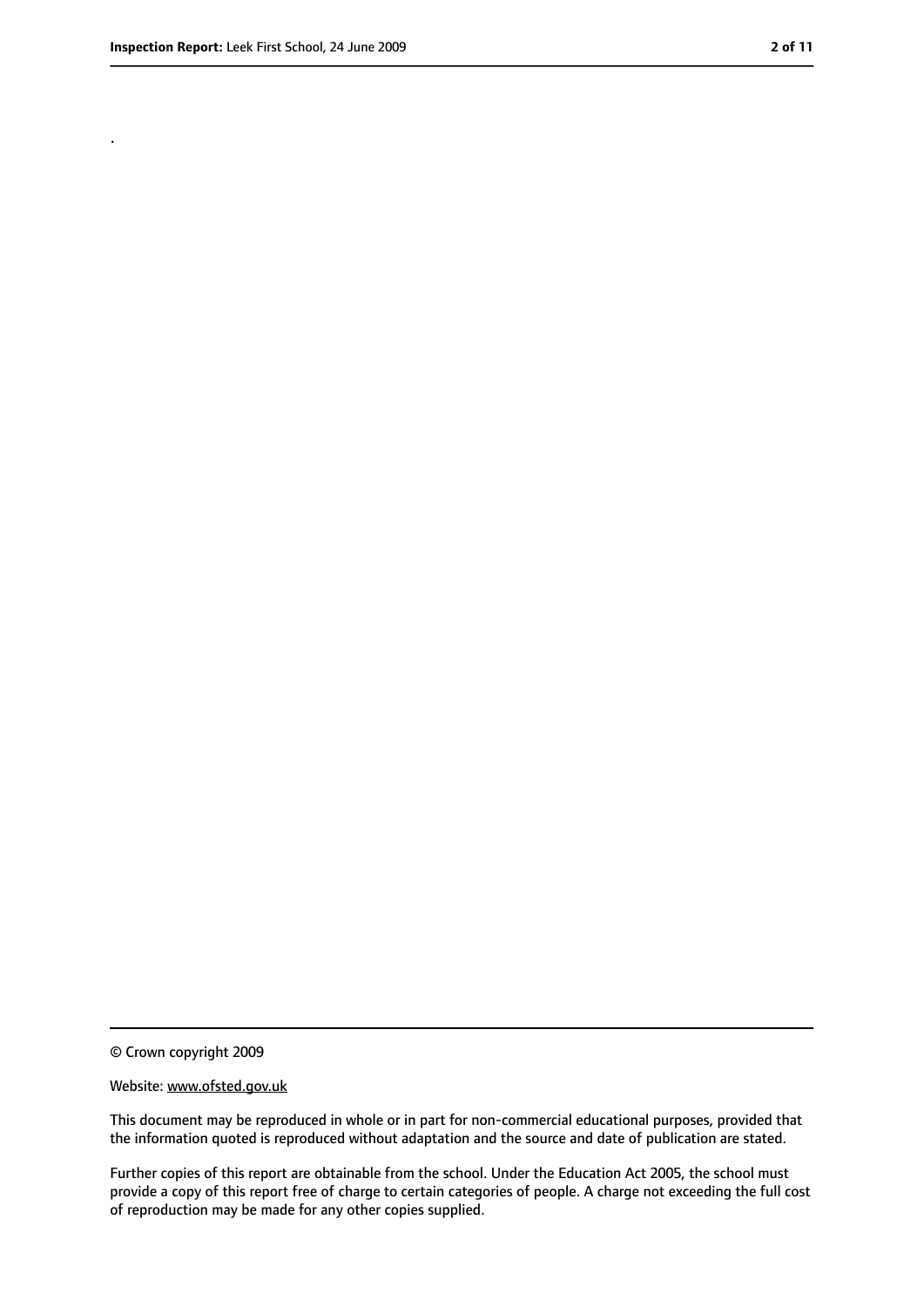# **Introduction**

The inspection was carried out by two additional inspectors.

### **Description of the school**

The school is smaller than most primary schools and the numbers on role have fallen in recent years. The proportion of pupils entitled to free school meals is similar to the national average. The proportion of pupils with learning difficulties and/or disabilities is well below that found nationally. Few pupils are from minority ethnic groups. A number of senior leaders and class teachers have recently been absent from school. The school provides for children in the Early Years Foundation Stage through a single Reception class.

#### **Key for inspection grades**

| Grade 1 | Outstanding  |
|---------|--------------|
| Grade 2 | Good         |
| Grade 3 | Satisfactory |
| Grade 4 | Inadequate   |
|         |              |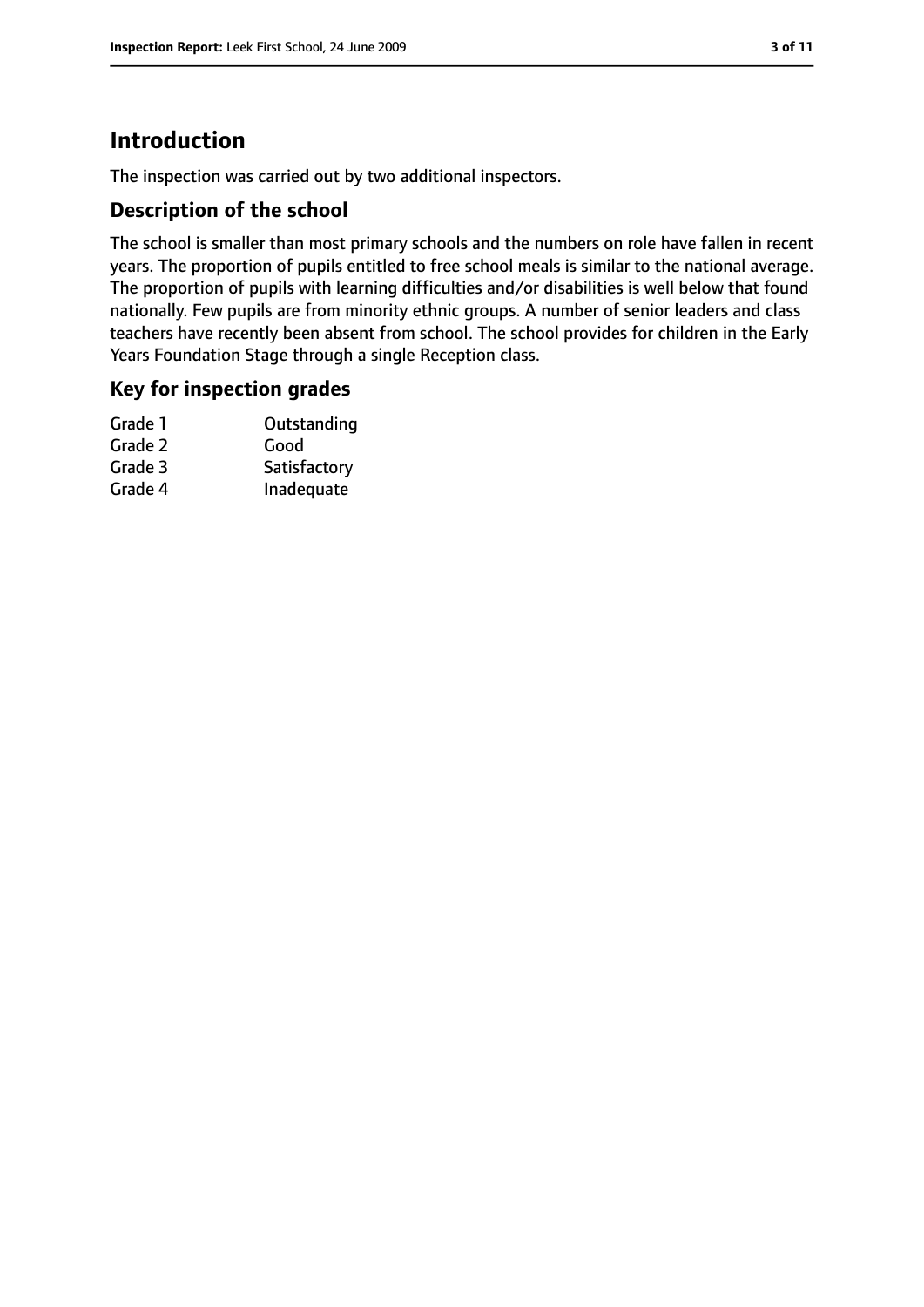## **Overall effectiveness of the school**

#### **Grade: 2**

The school is providing a good standard of education. It is extremely effective at encouraging pupils' personal development and well-being. The high aspirations of the headteacher, combined with his unswerving belief in developing the talents and abilities of each and every child, has resulted in above average academic standards and pupils' outstanding personal development. When children join the school in the Reception class, they are ready to learn but their skills in language and communication are a little below those expected. By the time they leave at the end of Year 4, pupils have reached above average standards and their achievement is good. This is because of good teaching and learning. Parents have been understandably concerned about recent staff absence but this has been carefully managed to minimise the impact on pupils. Consequently, pupils have continued to make good progress during this difficult time.

Parents are very pleased with what the school offers. One parent commented, 'I feel the teachers manage the children well and balance work with fun.' This neatly sums up why pupils really enjoy coming to school. Their excellent enjoyment of school is reflected in above average attendance rates and their good behaviour. The outstanding attention paid to personal, social and health education ensures that pupils are exceptionally well informed about how to stay healthy and safe. Pupils take great pride in their school and are eager to take on responsibilities. They say: 'Everyone gets a chance.' The school council is very effective and does a lot of valuable work, for example carrying out research that informed improvements to the playground. Pupils find the star reward system highly motivating and strive to do well not only in their school work but also in the way they treat others, because they know that all their efforts will be fairly rewarded.

A good curriculum ensures that pupils are exceptionally well prepared for their next stage of education. Not only are their literacy and numeracy skills above average, they are confident and competent in their use of information and communication technology (ICT) and are able to work well with others. Carefully planned units of work that provide a bridge between the work completed in Year 4 and the work that pupils will complete in their new school help ensure smooth transition. Pastoral care is of a very high quality but academic guidance is only satisfactory. Pupils receive good guidance from teachers and support staff during lessons. However, there are inconsistencies in the quality of teachers' marking and academic target setting is not always used effectively. As a result, pupils are not always fully aware of how they can improve their work.

Parents, pupils and staff appreciate the headteacher's friendly and informal manner and his steadfast commitment to promoting equal opportunities. Teachers and support staff are hard working and committed and have improved their practice since the previous inspection. Leadership and management are good overall. However, much of the management in this small school is carried out by the headteacher and subject leaders and other middle managers have still to fully develop their skills, especially in monitoring and evaluation, and this restricts their ability to contribute fully to school improvement. Sustained improvements to standards and achievement demonstrate the school's good capacity for further improvement.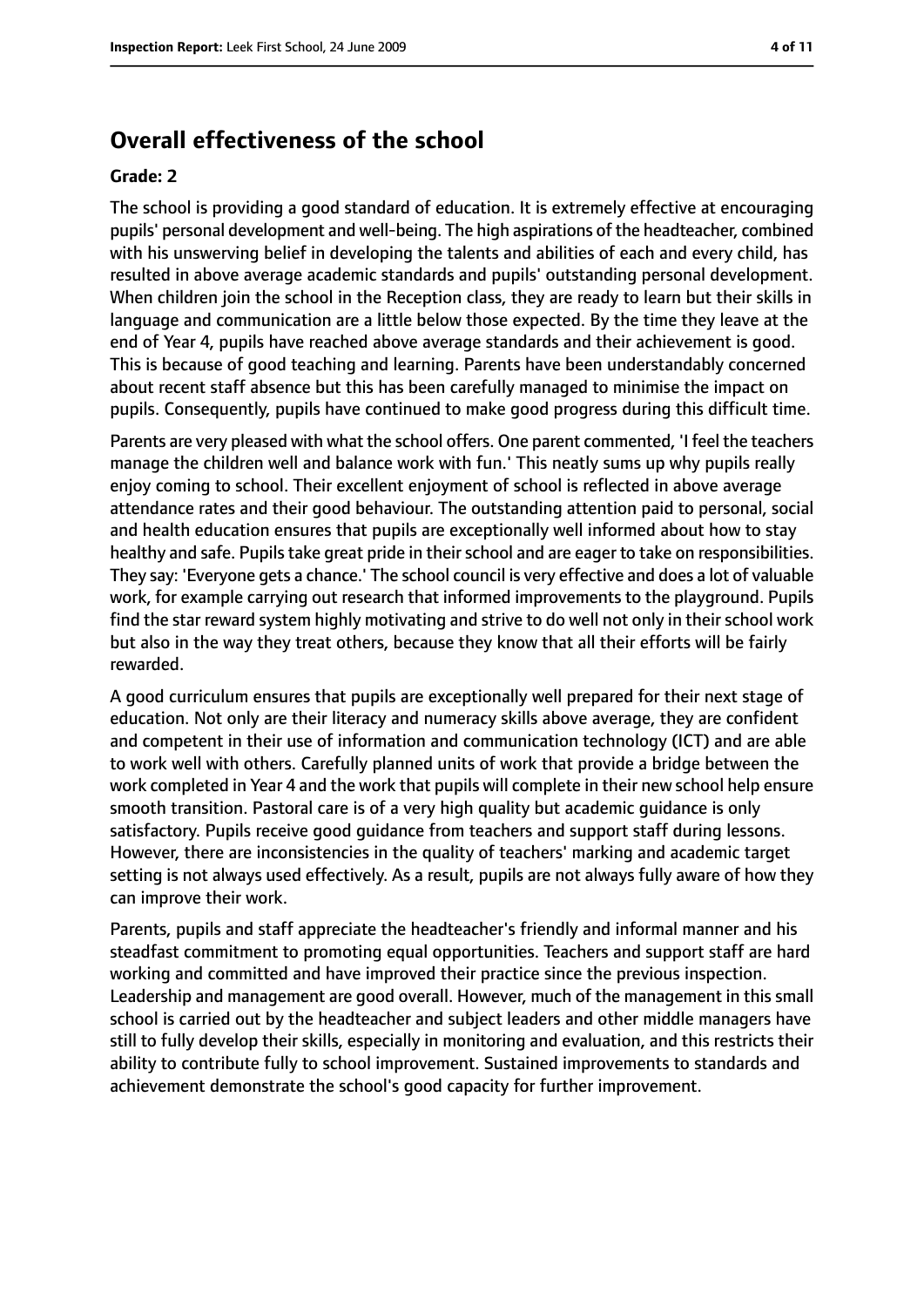## **Effectiveness of the Early Years Foundation Stage**

#### **Grade: 2**

The overall quality of provision is good, reflecting good leadership and management. Children enter the school with skills and knowledge that are slightly below those expected nationally. They have good attitudes to learning but their skills in language and communication are below those expected. They make good progress and by the time they join Year 1 their skills are above average in most areas of learning. However, boys' skills in communication, language and literacy are closer to the average whereas girls'skills are above average. The introduction of a programme that makes links between sounds and letters has boosted progress in reading and writing for all children. Children enjoy school and play happily with others. They are generally confident and have learnt to take turns and behave well. Parents typically comment that their children 'look forward to school every day'. The quality of teaching and learning is good. Staff ask challenging, open-ended questions that extend children's learning. The activities that are supported by adults are well planned and carefully evaluated. However, activities that children choose for themselves are not always as exciting and sometimeslack a clear purpose. The school is aware that the range of activities provided outdoors is fairly narrow and there are plans to make improvements. The quality of care and support is good. Relationships between staff and children are very supportive and parents say 'concerns are listened to and dealt with if needed'. They are right to be confident that their children are well cared for.

## **What the school should do to improve further**

- Develop the skills of middle leaders, especially in monitoring and evaluating the school's work.
- Enhance teachers' marking and the use of academic targets so that pupils know exactly how to improve their work.

# **Achievement and standards**

#### **Grade: 2**

When pupils join Year 1, their skills in reading, writing and calculation are broadly average. Pupils make good progress through Key Stage 1 and by the time they reach the end of Year 2 standards are above average in reading, writing and mathematics. The proportion of pupils who reach Level 3 is usually above average in both reading and writing but this year is likely to be closer to the national average in writing and mathematics. Girls often reach higher standards than boys but both boys and girls make good progress reflecting their individual starting points. Pupils continue to make good progress through Years 3 and 4. When they leave the school in Year 4, standards are above average in writing and mathematics and are particularly impressive in reading. Pupils with learning difficulties and/or disabilities also make good progress because they are well supported.

# **Personal development and well-being**

#### **Grade: 1**

Pupils' social and moral development is outstanding but their spiritual and cultural development, while good, is not as strong. Although the school is at the heart of its local community and pupils are thoroughly involved in local culture, they have limited opportunities to directly experience other cultures and develop their understanding of cultural and faith diversity. Pupils' behaviour is good both in and out of lessons. By Year 4, pupils are already developing very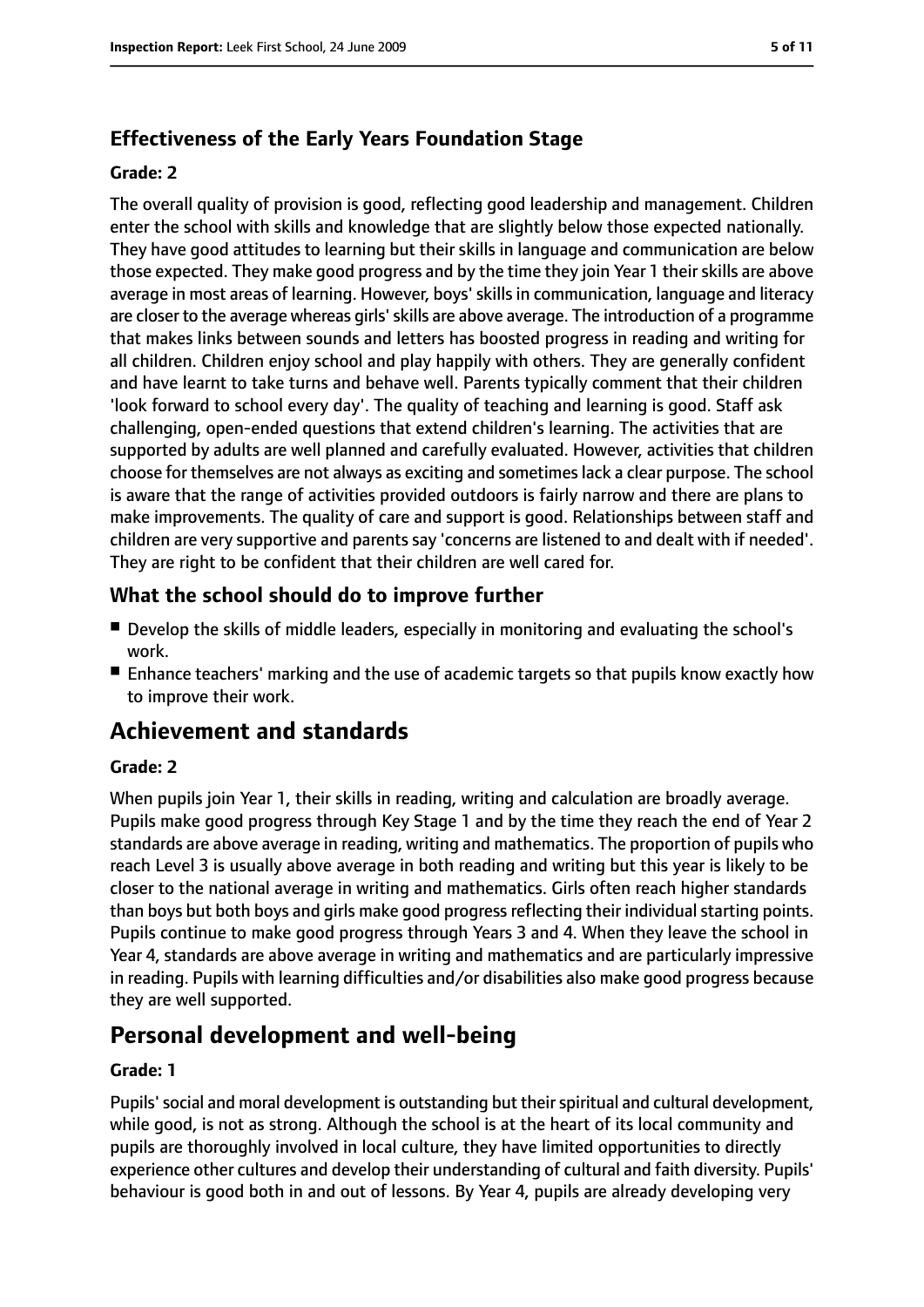mature attitudes and provide excellent role models for younger children. Pupils feel extremely safe and secure. They are emphatic that there is no bullying in school, saying that there are 'only little squabbles' which are quickly resolved. Pupils make an excellent contribution to their school community by taking on a wide range of age-appropriate responsibilities. The school council has a big impact on decision making in the school and is committed to protecting the environment. Active fundraising demonstrates how the pupils are able to empathise with those who are less fortunate than themselves. Pupils develop an excellent commitment to healthy living. They make healthy choices of food and participate enthusiastically in sports and after-school clubs.

# **Quality of provision**

## **Teaching and learning**

#### **Grade: 2**

The pace of lessons has improved considerably since the previous inspection and many lessons are now lively and exciting. As a result, pupils are keen and eager to learn. Teachers' expectations can vary slightly but overall they are higher than at the time of the previous inspection. The match of work to pupils' needs is very good in some classes but in a minority of classes this is not the case. However, overall there is now greater clarity about what pupils are expected to learn and the measurement of pupils' progress. Resources, including ICT, are often used well to support learning.

Teaching assistants are very much part of the team and do a good job supporting pupils during the introduction of lessons and when pupils are working independently. Teachers provide very good opportunities for pupils to work together in pairs and groups and this contributes to their outstanding personal development.

## **Curriculum and other activities**

#### **Grade: 2**

Good attention is paid to developing pupils' basic skills, including their use of ICT, and this is reflected in their good academic achievement. The national strategies for literacy and numeracy have been fully implemented. The school is aware that the curriculum does not fully promote the development of literacy, numeracy and ICT skills across subjects through the creative use of topics. The programme for personal and social education and circle times ensures that pupils have ample opportunities to express their feelings and start to understand the experiences of others. Much is done to enrich the curriculum. There is good involvement in local events such asthe carnival and memorial marches. Visitors and visits, including a residential for older pupils, are used well to bring learning alive. There are a good range of clubs and extensive opportunities for sport. Specialist teaching in physical education further enhances the good provision for sport.

## **Care, guidance and support**

#### **Grade: 2**

Excellent pastoral care contributes extensively to pupils' enjoyment of school and their outstanding personal development. The school is a very caring community where relationships between adults and pupils are very good indeed. Consequently, pupils feel respected and secure. Safeguarding requirements are met. Parentssay 'Teachers have been very approachable if there have been any concerns'. Vulnerable pupils, including those with additional learning needs or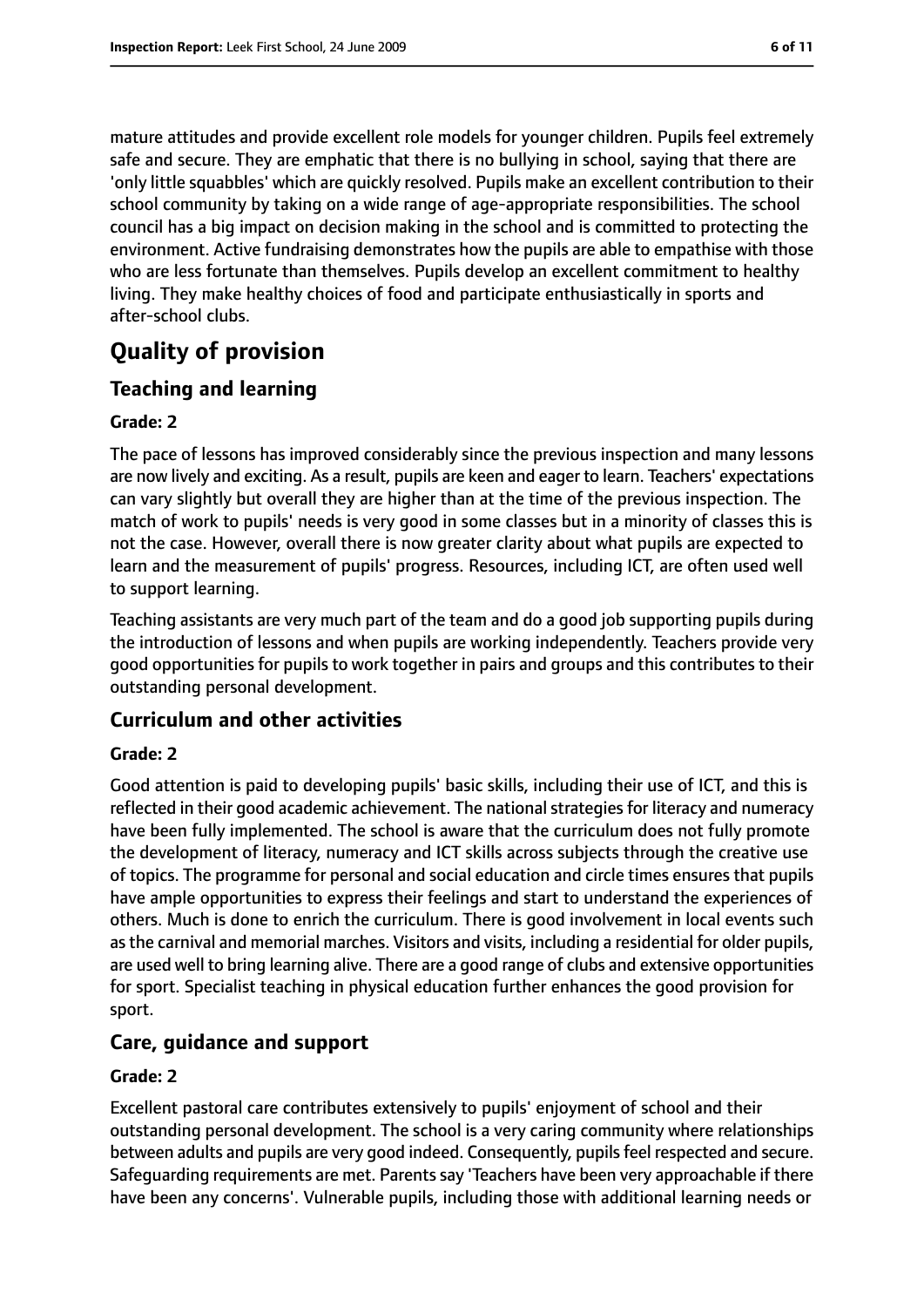emotional and behavioural issues, are sensitively supported and this effective support is enhanced by good links with external agencies. Pupils' progress is carefully checked and those at risk of underachieving are spotted quickly and offered additional help. Although pupils often receive good advice about how to improve their work during lessons, this is not always followed up by the effective marking of pupils' work. There is some good marking, but more commonly it is congratulatory and does not provide pupils, particularly the more able, with sufficient information about how to produce better work. Targets are not always referred to in lessons or in teachers' marking.

# **Leadership and management**

#### **Grade: 2**

Good leadership and management has raised standards, accelerated pupils' achievement and secured pupils' outstanding personal development. However, recent unavoidable staff absences have slowed developments, particularly of the curriculum. Although the headteacher has a very clear understanding of the strengths and weaknesses of the school, leaders at other levels are not as actively involved in monitoring, evaluation and driving forward improvements. The school works very well with parents, the local community and professional partners to promote pupils' well-being. The active participation in the local pyramid of schools and learning networks has made a significant contribution to pupils' successful transition to the middle school. The school has a thorough understanding of its local community and is determined to break down local barriers and raise aspirations. However, its contribution to community cohesion is only satisfactory because pupils have limited opportunities to meet pupils from different backgrounds to themselves. Governors are very supportive and are conscientious about fulfilling their duties. However, as yet, they do not always provide sufficient challenge.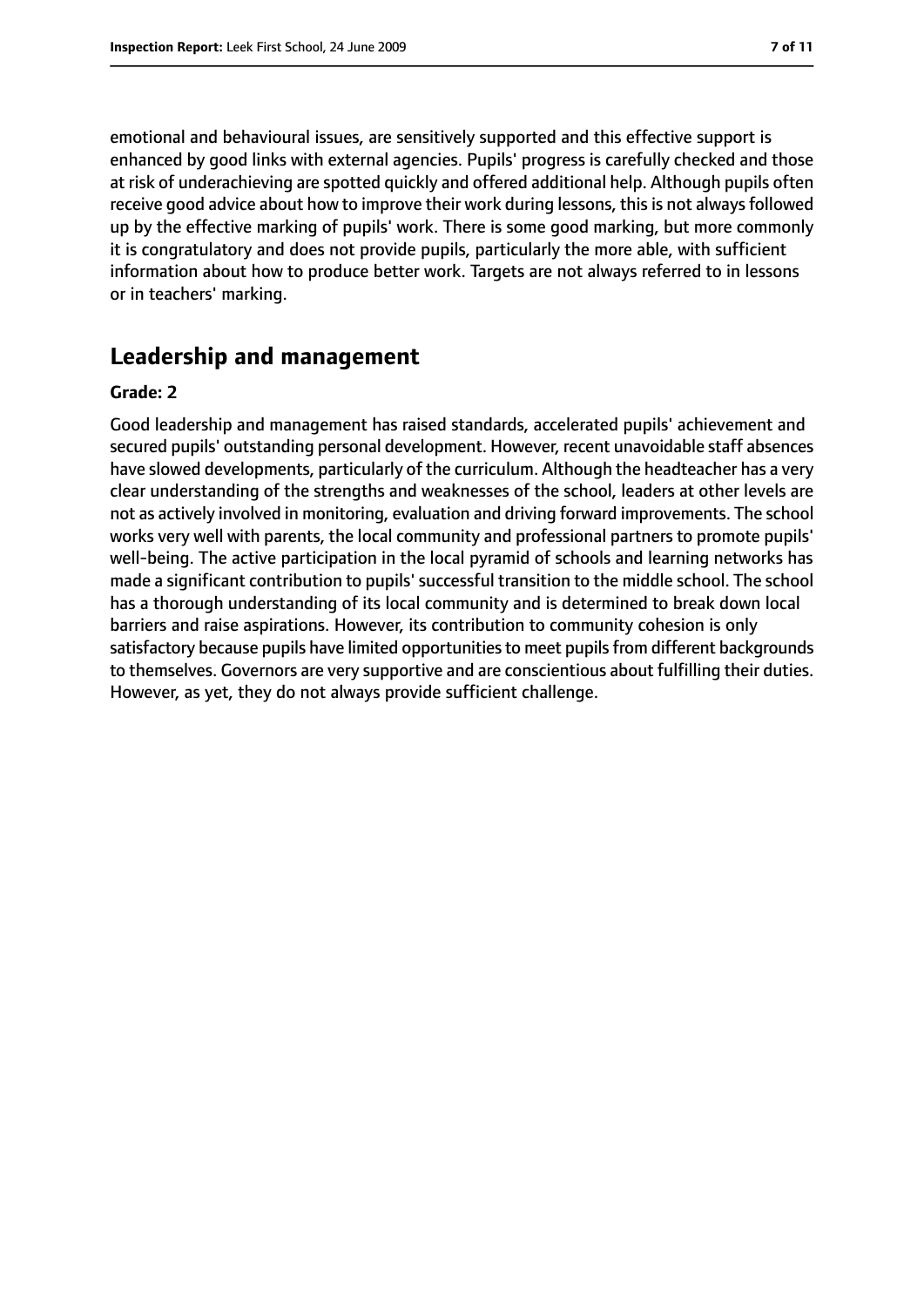**Any complaints about the inspection or the report should be made following the procedures set out in the guidance 'Complaints about school inspection', which is available from Ofsted's website: www.ofsted.gov.uk.**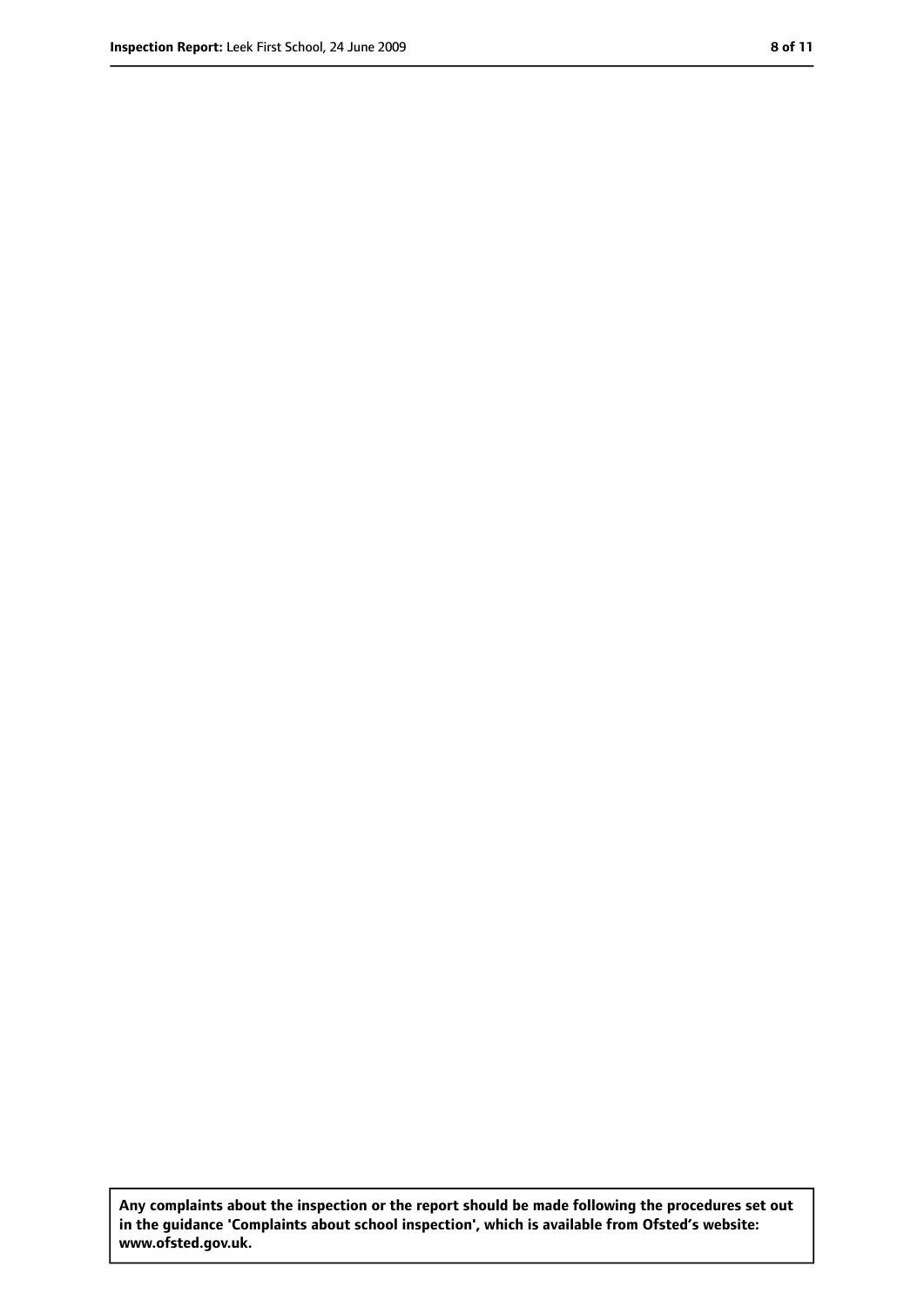# **Inspection judgements**

| $\lq$ Key to judgements: grade 1 is outstanding, grade 2 good, grade 3 satisfactory, and | <b>School</b> |
|------------------------------------------------------------------------------------------|---------------|
| arade 4 inadequate                                                                       | Overall       |

### **Overall effectiveness**

| How effective, efficient and inclusive is the provision of<br>education, integrated care and any extended services in meeting the<br>needs of learners? |     |
|---------------------------------------------------------------------------------------------------------------------------------------------------------|-----|
| Effective steps have been taken to promote improvement since the last<br>inspection                                                                     | Yes |
| How well does the school work in partnership with others to promote learners'<br>well being?                                                            |     |
| The capacity to make any necessary improvements                                                                                                         |     |

# **Effectiveness of the Early Years Foundation Stage**

| How effective is the provision in meeting the needs of children in the<br>l EYFS?              |  |
|------------------------------------------------------------------------------------------------|--|
| How well do children in the EYFS achieve?                                                      |  |
| How good are the overall personal development and well-being of the children<br>I in the EYFS? |  |
| How effectively are children in the EYFS helped to learn and develop?                          |  |
| How effectively is the welfare of children in the EYFS promoted?                               |  |
| How effectively is provision in the EYFS led and managed?                                      |  |

#### **Achievement and standards**

| How well do learners achieve?                                                                               |  |
|-------------------------------------------------------------------------------------------------------------|--|
| The standards <sup>1</sup> reached by learners                                                              |  |
| How well learners make progress, taking account of any significant variations<br>between groups of learners |  |
| How well learners with learning difficulties and/or disabilities make progress                              |  |

#### **Annex A**

<sup>&</sup>lt;sup>1</sup>Grade 1 - Exceptionally and consistently high; Grade 2 - Generally above average with none significantly below average; Grade 3 - Broadly average to below average; Grade 4 - Exceptionally low.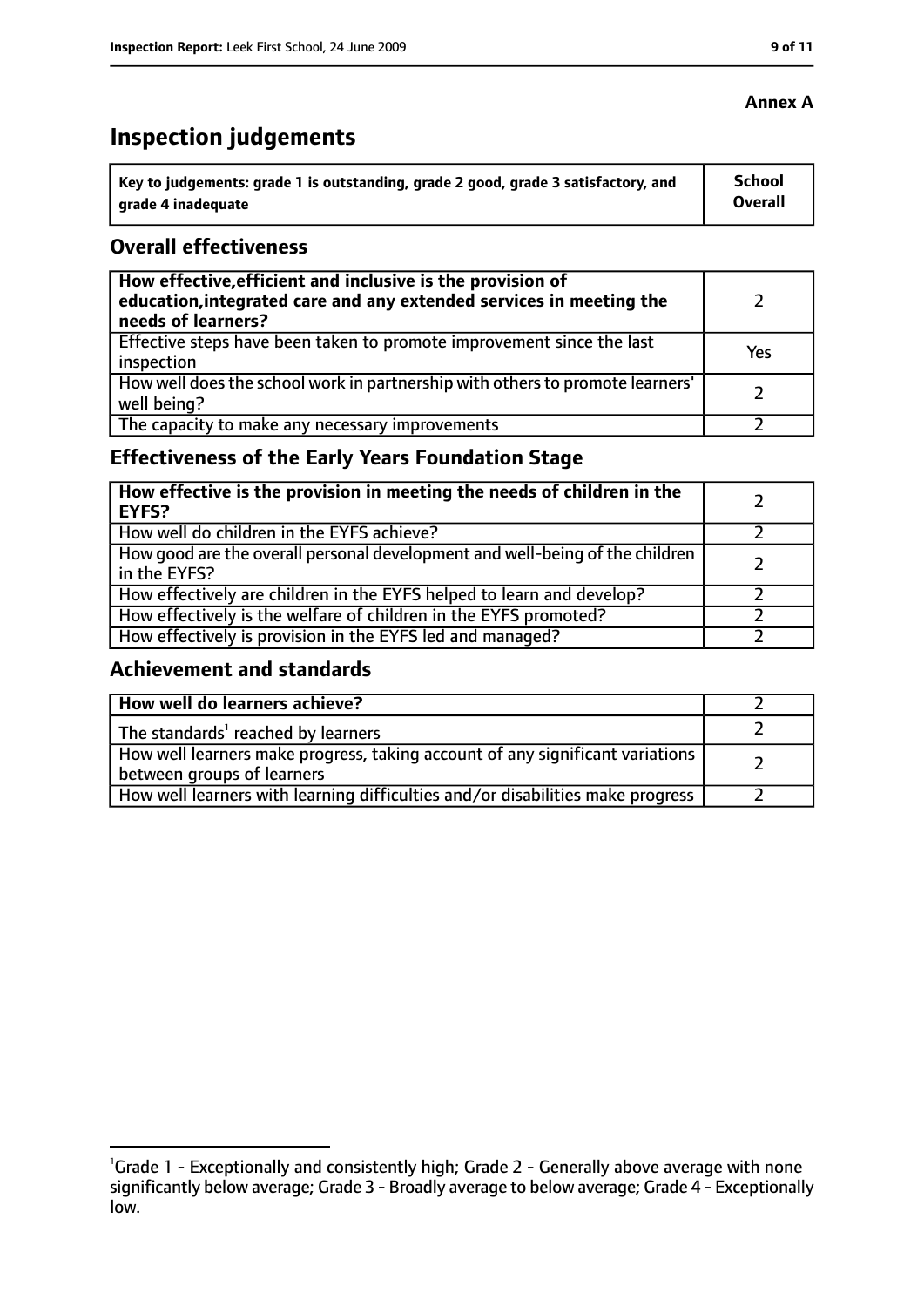# **Personal development and well-being**

| How good are the overall personal development and well-being of the<br>learners?                                 |  |
|------------------------------------------------------------------------------------------------------------------|--|
| The extent of learners' spiritual, moral, social and cultural development                                        |  |
| The extent to which learners adopt healthy lifestyles                                                            |  |
| The extent to which learners adopt safe practices                                                                |  |
| The extent to which learners enjoy their education                                                               |  |
| The attendance of learners                                                                                       |  |
| The behaviour of learners                                                                                        |  |
| The extent to which learners make a positive contribution to the community                                       |  |
| How well learners develop workplace and other skills that will contribute to<br>their future economic well-being |  |

# **The quality of provision**

| How effective are teaching and learning in meeting the full range of<br>learners' needs?              |  |
|-------------------------------------------------------------------------------------------------------|--|
| How well do the curriculum and other activities meet the range of needs and<br>interests of learners? |  |
| How well are learners cared for, quided and supported?                                                |  |

# **Leadership and management**

| How effective are leadership and management in raising achievement<br>and supporting all learners?                                              |           |
|-------------------------------------------------------------------------------------------------------------------------------------------------|-----------|
| How effectively leaders and managers at all levels set clear direction leading<br>to improvement and promote high quality of care and education |           |
| How effectively leaders and managers use challenging targets to raise standards                                                                 | フ         |
| The effectiveness of the school's self-evaluation                                                                                               |           |
| How well equality of opportunity is promoted and discrimination eliminated                                                                      |           |
| How well does the school contribute to community cohesion?                                                                                      | 3         |
| How effectively and efficiently resources, including staff, are deployed to<br>achieve value for money                                          |           |
| The extent to which governors and other supervisory boards discharge their<br>responsibilities                                                  | 3         |
| Do procedures for safequarding learners meet current government<br>requirements?                                                                | Yes       |
| Does this school require special measures?                                                                                                      | <b>No</b> |
| Does this school require a notice to improve?                                                                                                   | No        |